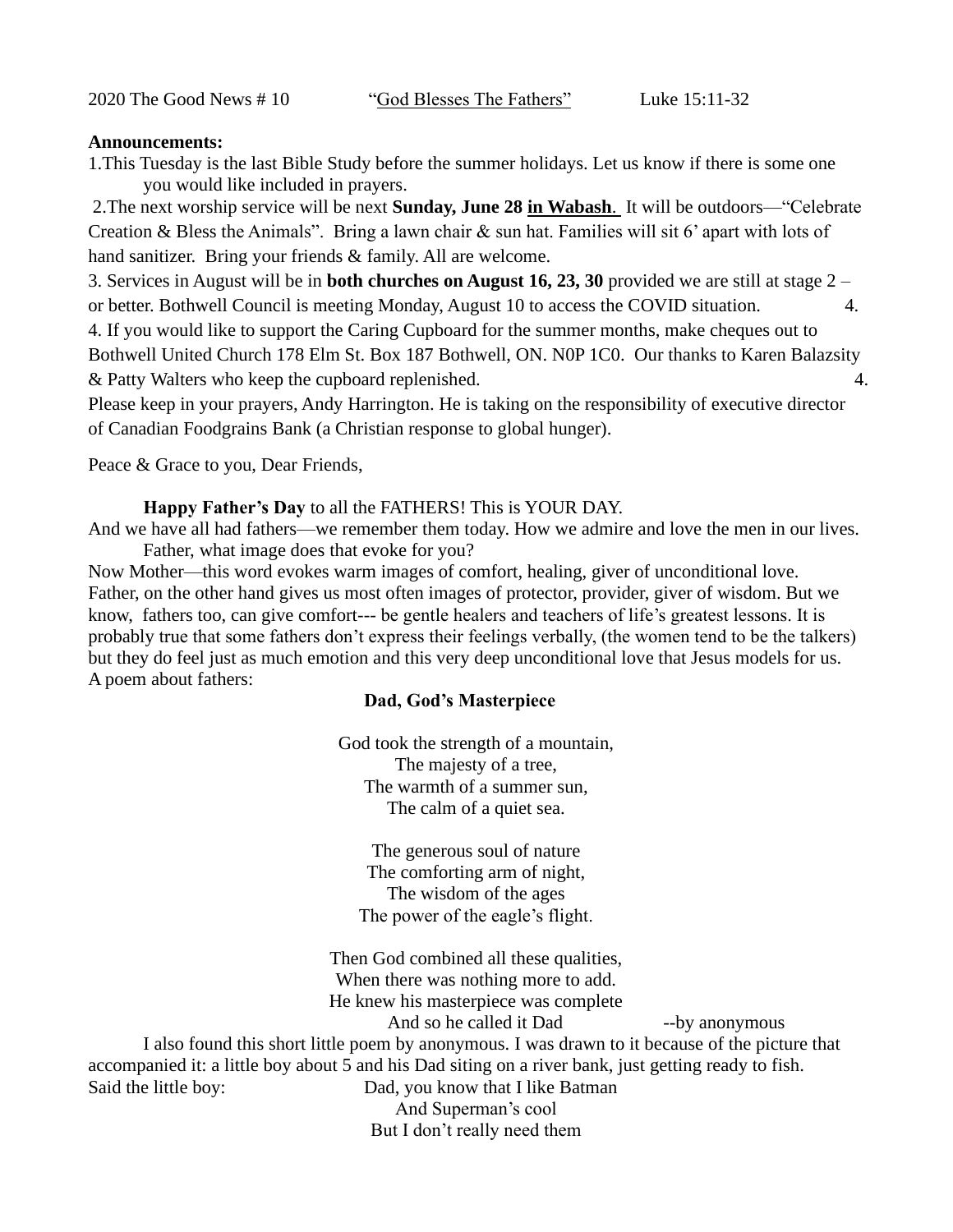#### As long as I have you!

It's the presence of each other that really matters. It is **"presence" that is the best present.**  The best gift you could ever bring.

The scripture for Father's Day is from the gospel of **Luke 15:11-32.** Let us hear it now: (turn to your Bible and read this passage in Luke)

This passage is probably the Bible's most famous father-son scene. It is often referred to as "the Prodigal Son"--or the story of the Lost Son. After squandering all of his inheritance, the son has decided to go back home. He has taken the initiative; the father has anxiously waited for his return. In fact, he thinks of his son, every day. And so when the son repents, comes home, the father gives matching forgiveness. The prodigal son experiences the **restoring embrace of welcome.** Jesus' call to us through this parable is to return to the Father, mend the breach—with our God & with our fellow human friends and family members: Father, son, mother, daughter, friend –they may be anxiously waiting. Take the initiative.

I have found a modern story that gives us perspective to understand the scripture of today. It is a true story about a father & son the title is "How I Got into the Movies". The father, Gunter David writes about his relationship with his son, Peter David.

"I was only 18 when I came to the States, writes Gunter. I told my parents I was coming to study journalism. Secretly, I planned to get into the movies—be a Hollywood star. It was actually 45 years later that that fantasy came true—thanks to my eldest son.

My son, Peter David is a NY Times bestselling author of science-fiction novels. (Star Trek and The Hulk). His script for Backlash was being filmed in Romania and Peter had written a cameo part for me. Peter, as a youngster, was my faithful companion in the newsroom, pounding away on the typewriter with his little fingers, just like Dad.

Now this invitation to join Peter in Romania was totally unexpected. My son & I had grown apart by geographic distance and the demands of his busy career. Also, he had a wife & 3 kids. Now I knew very little about his life. As I was feeling my age, I felt time was running out for us. But I could never express any of this to Peter. He was not one for sentimentality. However, on our trip high above the clouds, a few hours into the trip, Peter began to open up to me. Outwardly, he seemed so selfconfident. But he told me that nothing he was writing was ever good enough. He said he had a great need for the approval of others. And sometimes he feared that his flow of ideas would suddenly dry up.

I felt badly for him, but I was joyous at the same time. My son was sharing himself with me as he used to do at home, growing up. I felt my son was coming back to me. Now, Peter's films were all a blend of westerns and science fiction. When I saw the set, I exclaimed, "Peter, you have such imagination!"--A space ship was parked at the train station.

He smiled and said, " Well you know when kids play, they want their parents of see them. I guess I brought you here so I could say, 'Hey, Dad, look at me. See what I have accomplished.' At that moment, I realized how much he loved me, as I loved him. And how he needed my acknowledgment and approval. I told him how impressed I was and how proud I was of him. Then the big day came for my movie debut. "Action!" the director yelled. Then a 7' actor appeared, dressed in black. He played a funeral director with psychic powers and his appearance often meant death would soon follow. I stammered to the shopkeeper, "I---I think I'll be back later". With a great deal of noise, I dropped the canned goods and dashed out of the store. The director shouted, "That's a take". The cast and crew applauded. And leading the applause was my son.

On the plane on the way home, I saw Peter writing in his diary on his laptop computer. Peter had thoughtfully obtained my hat, script & costume for me as a souvenir. I ask him to put a few worlds on the script as the cast members had signed it. He said, "I can't put my feelings into just a few words. He looked at me & continued. "When I started last week in my diary, I referred to you as my father. As time went on, **I began referring to you as Dad. Why do you think that is?"**